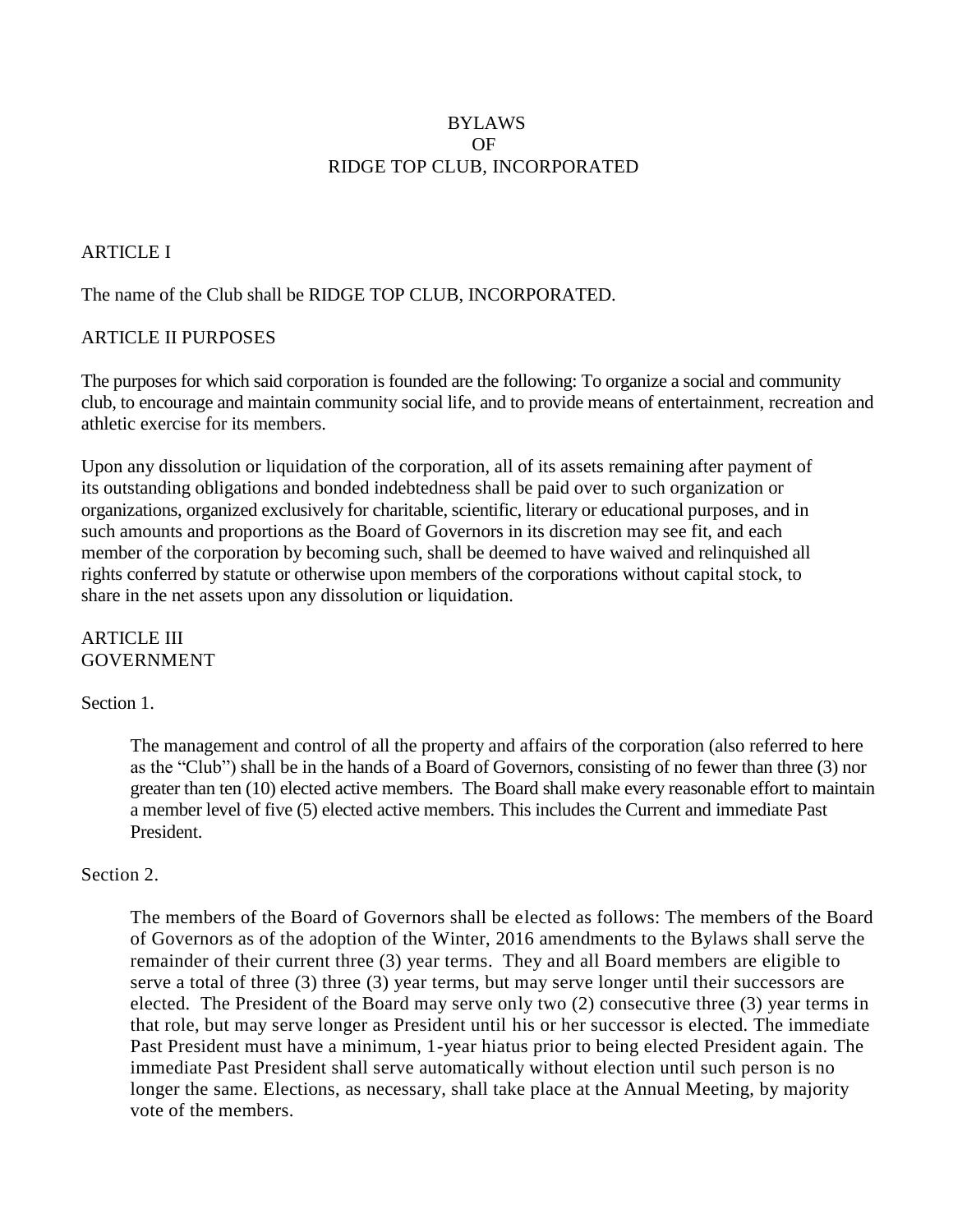# Section 3.

The Board of Governors may fill any vacancies temporarily, provided that at each annual meeting, any vacancies which have occurred on the Board of Governors shall be filled for the unexpired portion of the term by election. A person temporarily selected by the Board is eligible to run for election.

## Section 4.

Any member of the Board of Governors who shall cease to hold Active Membership in the club shall cease automatically to be a member of the Board of Governors.

# Section 5.

A majority of the Board of Governors shall constitute a quorum.

# Section 6.

No husband and wife shall be eligible to serve simultaneously on the Board of Governors.

# Section **7.**

The Board of Governors shall elect the officers. The officers of the club shall be members of the Board of Governors. They shall be a President a Vice President, a Secretary, and a Treasurer or Secretary-Treasurer.

## Section 8.

The Board of Governors shall have an Executive Committee, consisting of the officers. The Executive Committee may be convened by the President, or, in case of the President's unavailability, by the Vice-President. The Executive Committee, only in emergency circumstances in which it is not reasonably possible to convene a full Board meeting, may take any action the Board could have taken.

## Section 9.

The Board of Governors shall have further authority to:

- a. Establish any committees which it may deem necessary with such powers as it may authorize; and confirm committee members appointed by the President.
- b. Admit, suspend or expel members by ballot, after due notice and hearing.
- c. Prescribe rules for the admission of guests and employees.
- d. Make and modify Rules for the use of the corporation's premises by members, and for their conduct on the same.
- e. Establish and enforce penalties for the violation of rules not exceeding the statutory limits.
- f. Forgive or reduce penalties for good cause.
- g. Fill vacancies in any office or committee; provided, however, that any person so chosen shall hold such position only until the meeting of the Board following the annual meeting of the corporation.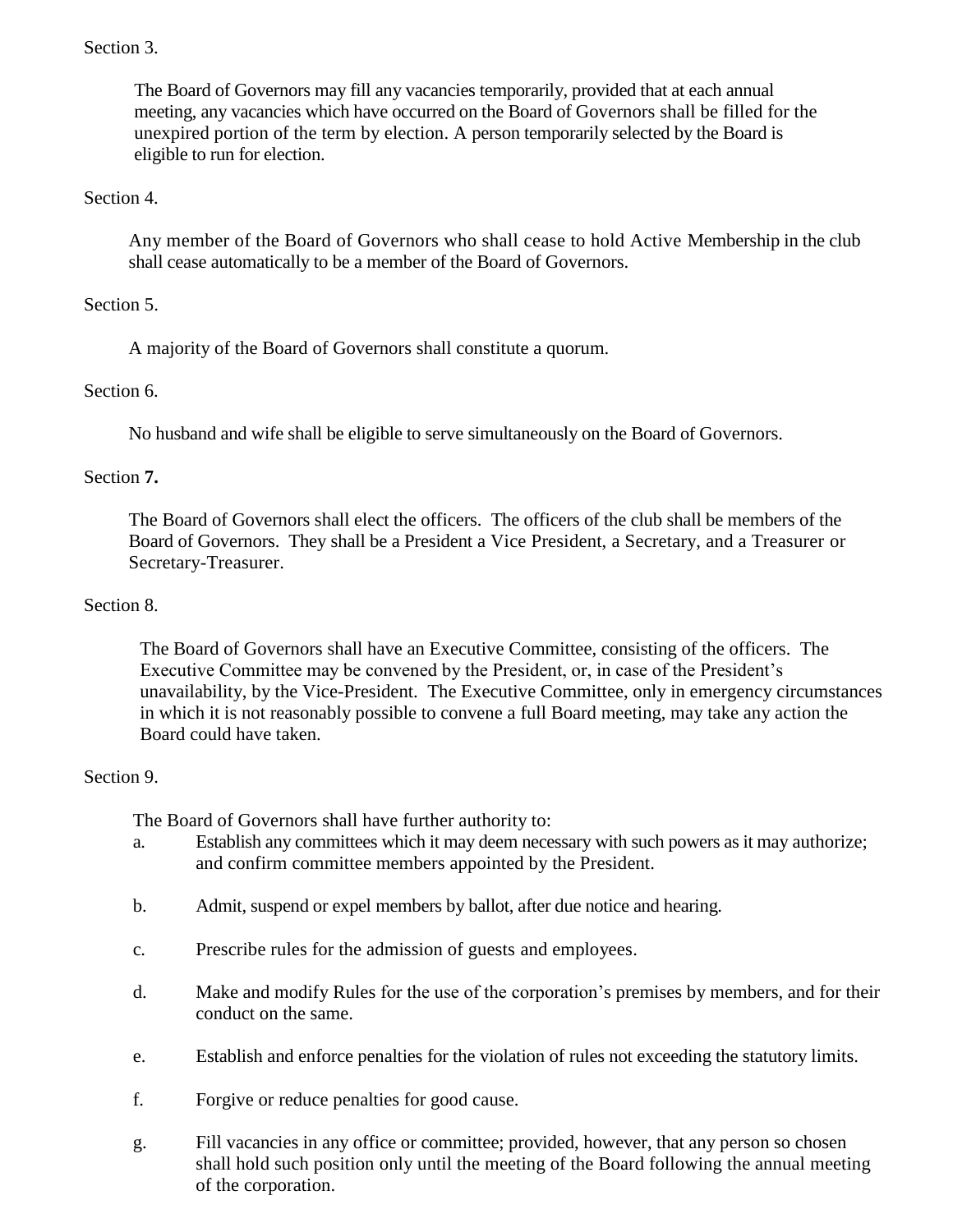- h. Pro-rate dues and fees, subject to the provision of Article VI of these Bylaws.
- i. Establish numerical requirements for all classes of membership, subject to the provisions of Article V of these Bylaws.
- j. Designate the bank or banks in which the funds of the Club shall be deposited and determine the manner in which checks, drafts, and other instruments for the payment of the funds of the Club shall be executed. Provided, however, the Board of Governors shall require the President or Treasurer to sign all such checks, drafts or other instruments for the payment of money drawn in the name of the Club, except that both must sign any check of ten thousand dollars (\$10,000) or more.

# Section 10.

The Board of Governors shall transmit, at each annual meeting of the corporation, a general report of the affairs of the corporation, with an estimate of income and expenses for the ensuing year.

# Section 11.

The Board of Governors shall meet within thirty (30) days after each annual meeting of the corporation and shall hold regular meetings each month. It may also hold special meetings from time to time as the President may see fit to convene. Members of the Board of Governors shall automatically lose their Board Membership by failing to attend four (4) regular monthly Board of Governors meetings or a total of eight (8) regular and special Board of Governors meetings during the twelve month period following each annual meeting. Board meetings can be conducted electronically.

# Section 12.

The Board of Governors shall cause the books of the Club to be reviewed annually by a certified public accountant selected by the Governors, who shall be neither Governors nor officers of the Club, and the report of the auditors shall be available to the members at all times. The Board may authorize an audit of the Club's financial statements in lieu of a review, at its discretion with a majority vote.

## Section 13.

Nothing in these Bylaws shall be construed to permit the Board of Governors to borrow or pledge the credit of the Club without the specific approval of the two-thirds of the membership attending in person or by proxy at a duly held meeting; provided that the Board may borrow/pledge the credit of or invest club funds up to fifty thousand dollars (\$50,000) without vote of the membership.

# Section 14.

Any member of the Board of Governors may be removed from office by a two-thirds (2/3) vote of the membership present in person or represented by a proxy at either an Annual Meeting or a Special Meeting called in accordance with these Bylaws.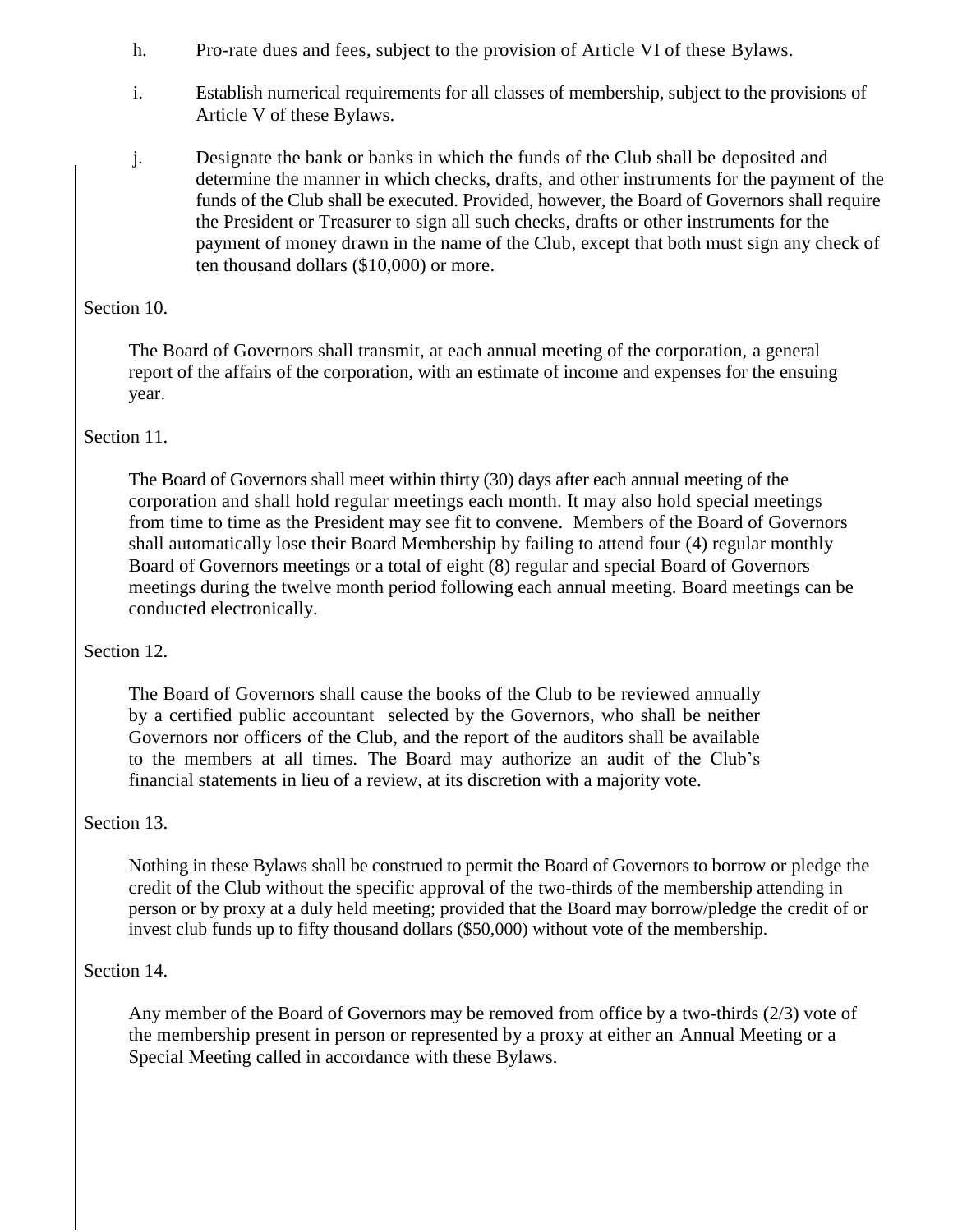# ARTICLE IV OFFICERS

## Section 1.

The President shall preside at the meeting of the Club and of the Board of Governors. The President shall be administrative officer of the Club. The President shall appoint, subject to confirmation by the Board of Governors, the members of all committees as may be established. The President shall be ex-officio, a member of all committees.

## Section 2.

The Vice-President shall have such duties as may be assigned to that person by the President, and shall, in the absence or disability of the President, have all the powers and perform all the duties of the President.

## Section 3.

The Secretary shall send out the notices of the meetings of the Club and of the Board of Governors; keep the minutes, and attend to the correspondence pertaining to this office. The Secretary shall perform such other duties pertaining to this office as may be asked the Secretary by the Board of Governors.

# Section 4.

The Treasurer shall attend to keeping the accounts of the Club, collecting its revenues, and paying its bills as approved by the Board of Governors, or other agency authorized by the Board to incur them. The Treasurer shall deposit funds of the Club received by the Treasurer, in the name of the Club in such depository as may be authorized by the Board. The Treasurer shall perform such other duties pertaining to this office as may be asked of the Treasurer by the Board. The Treasurer shall be bonded in the discretion of the Board.

## ARTICLE V MEMBERS

## Section 1.

Membership in this Club shall consist of family units within which there shall be the following classes of members:

- a. Active
- b. Junior
- c. Porch
- d. Special
- e. Summer
- f. Divorced

## Section 2.

Active Member: Husband and wife, or single head of family and (if any) other persons living full time in the house over the age of twenty-one (21). The term member when used in the Bylaws shall refer to this classification unless otherwise specified.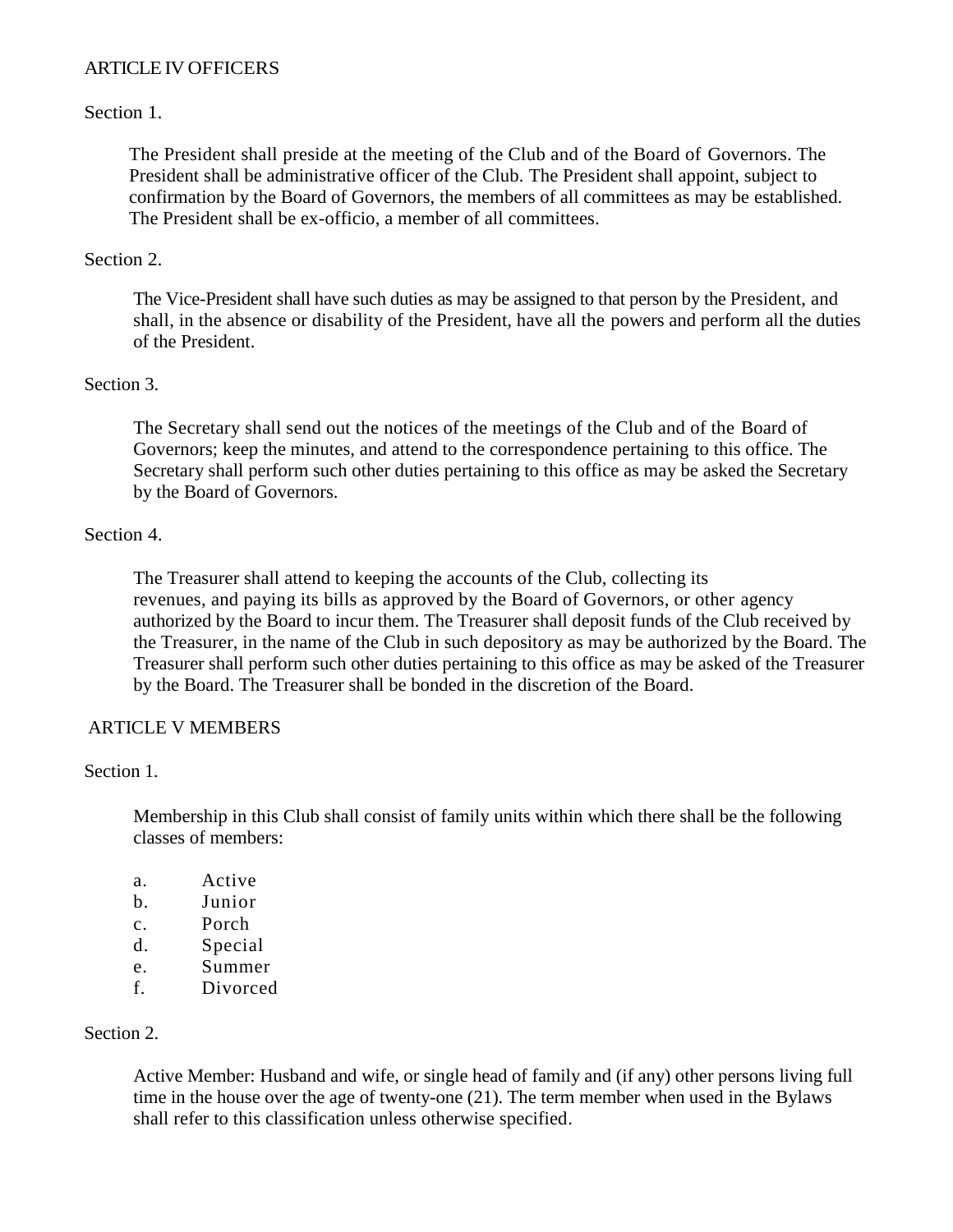### Section 3.

Junior Member: Dependent child, under 21 years of age, of Active Member.

#### Section 4.

Porch Member: A person over the age of 21 not living in the house of a member shall be allowed to be present at the Club with no pool or tennis rights for \$50 per year.

### Section 5.

Special Member: Members other than the other categories, as approved by the Board of Governors.

### Section 6.

Summer Member: Summer members are addressed in the Club Rules.

#### Section 7.

Divorced Members: Divorced Members are addressed in the Club Rules.

#### Section 8.

The Board of Governors shall consider and vote on applications for membership in the Club; with a two-thirds (2/3) vote necessary for membership approval. Board members may vote by email concurring membership applications.

#### Section 9.

No membership shall be effective following approval by the Board of Governors until any applicable fee or payment requirements have been met by the applicant.

## Section 10.

Any member may withdraw at any time subject to the provision of these Bylaws, and there shall be no refund of any part of the current year's dues.

## Section 11.

a. Any member of any class may, for cause and after having been given an opportunity for a hearing, be suspended for a period of not exceeding three (3) months upon a two-thirds (2/3) vote of the members of the Board of Governors present at any meeting hereof, or expelled or not renewed as a member by a three-fourths (3/4) vote of the entire membership of the Board. Cause for suspension or expulsion or non-renewal shall, consist of a violation of these Bylaws or of the Rules of the Club, or especially offensive conduct as determined in its discretion by the Board. The notice must specify the grounds for the decision. A member shall have ten days from the date of a written notice sent to the member by mail, fax or email to request in writing a hearing by mail, fax or email to the person signing the notice or to the President of the Club, or shall be deemed to have waived any challenge to the decision. Both the Board and member may have but need not have legal counsel at the hearing. A timely notice by a member of the member's election to have a hearing shall stay the suspension or expulsion or non-renewal until the completion of the hearing and decision. Any hearing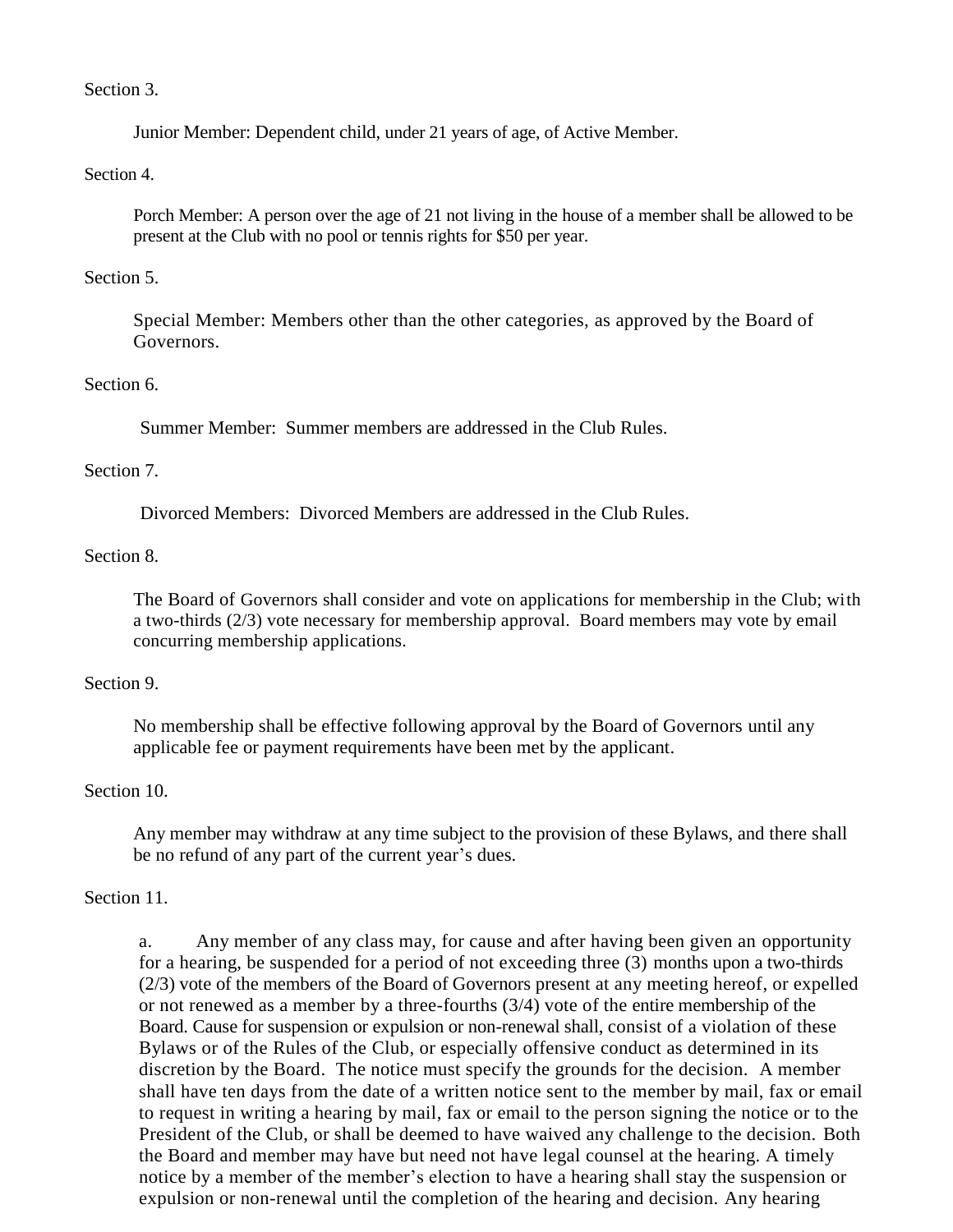pursuant to this Section shall include testimony under oath and shall be conducted by an independent third party attorney, not a member of the Club, who shall be chosen by the Board. The party against whom the decision is rendered (1) shall pay the fees and costs of the third party attorney and (2) shall pay the attorney fees and costs of the Club in connection with the preparation and conduct of the hearing and any matters relating to the case. The decision is not appealable in any manner.

b. The Board of Governors may delegate to a responsible officer or agent of the corporation the power to suspend specific privileges of any member for the violation of any established Rules of the corporation, subject to the rights of a member set forth in subsection (a) hereof.

Section 9**.**

The membership of this corporation shall be limited as determined by the Board.

# ARTICLE VI DUES AND FEES

Section 1.

a. The Board of Governors, at its first meeting after the meeting of January, 1958, and thereafter each Annual Meeting of the members, shall establish dues for each class of membership for the ensuing year.

b. Dues shall be sufficient to provide for the necessary running expenses of the corporation and the proper maintenance and improvement of its property.

c. The time or times for payment of dues each year shall be fixed by the Board of Governors, and all dues shall be payable in advance.

d. No dues nor part thereof shall be refunded in the event that club operation are required to be suspended for any period.

# Section 2.

The Board of Governors may at any time require future candidates for membership to pay an initiation fee to be set by the Board of Governors.

# Section 3.

All dues to the Club shall be payable in full by Memorial Day, but the Board may permit installment payments in its discretion. In the event of non-payment, the Club Manager shall send a notice within ten (10) days. Should the dues be still unpaid after ten (10) days from the date of mailing the notice, the Manager shall send a second notice, within ten (10) days adding a late fee of \$100. If the dues and late fee are not paid within ten (10) days thereafter, the Manager shall present the name of the delinquent member to the next meeting of the Board of Governors, and move the delinquent's membership in the Club terminated. The member shall be notified in writing of the Board's action within a week.

# Section 4.

All dues, fees and any other charges mentioned in these Bylaws are exclusive of any taxes applicable thereto imposed by the Federal, State, Municipal, Town or any other governmental body or agency.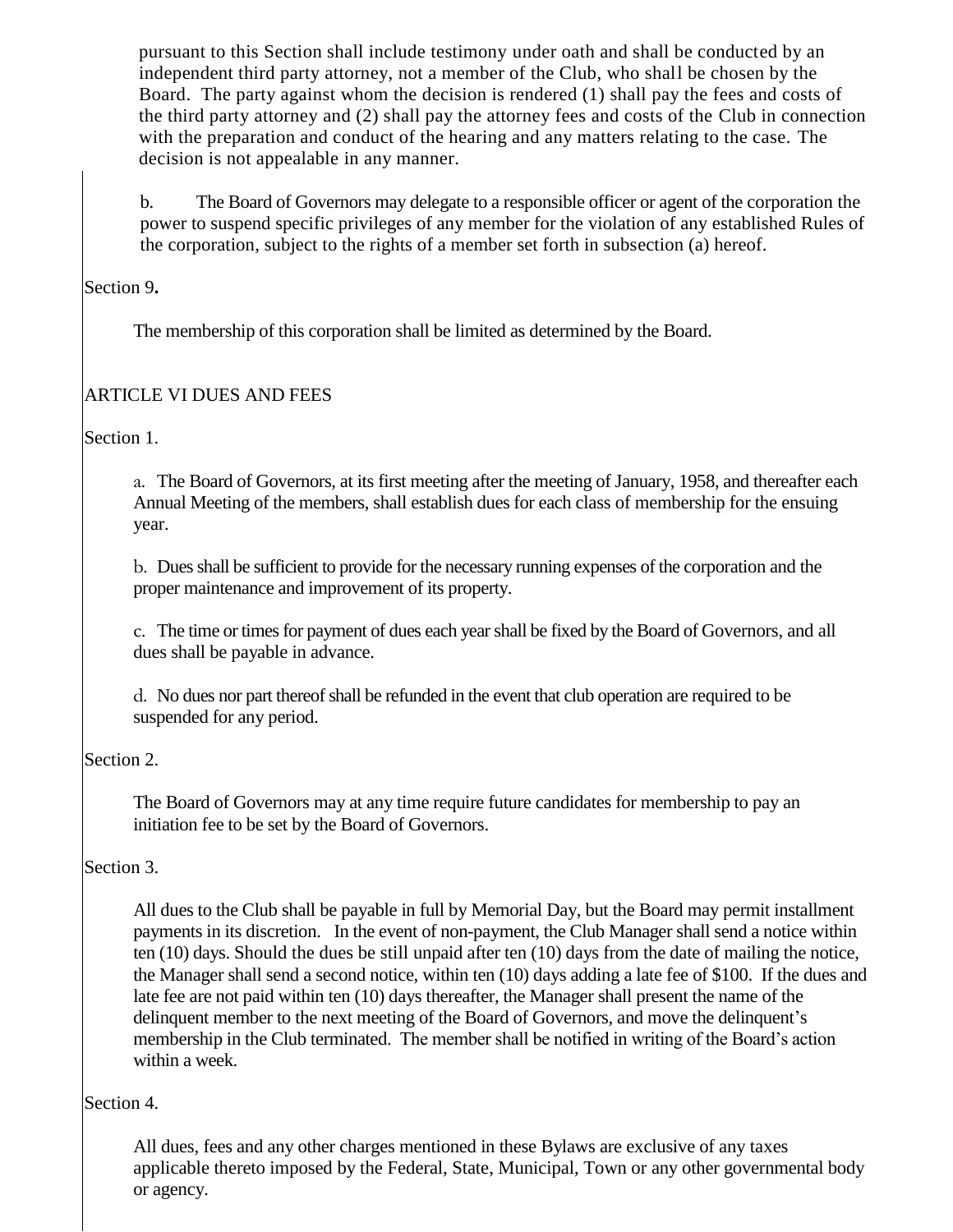# ARTICLE VII MEETINGS

## Section 1.

a. The Annual Meeting of the corporation shall be held during the month of October in each year, at such place and time as the Board of Governors may determine.

b. The Annual Meeting shall be for the purpose of electing Governors, as necessary, presenting committee reports, and for transaction of such other business as may be indicated in the notice or may be brought before it.

## Section 2.

Special Meetings of the corporation may be called by a two thirds (2/3) vote of the Board of Governors. Upon written request to the Secretary, stating the purpose thereof, a Special Meeting shall be called by the Secretary. The Secretary shall send a notice to the members within thirty (30) days following receipt of such request.

#### Section 3.

Notice of the Annual Meeting shall be sent by mail or email to the Members at least five (5) days prior thereto. The notice of the Annual Meeting shall include the names of candidates nominated by the Board of Governors who serve on the Board.

#### Section 4.

Only active members shall be entitled to vote at meeting of the Club, with one (1) vote per family unit. Any active member may be represented by written proxy if not able to attend in person; provided that no proxy shall be counted in any vote unless such proxy makes specific reference to the issue being voted upon and states how the member who signed the proxy wishes his vote to be cast with respect to such issue. Voting may be viva voce, but any ten (10) members, including those represented by proxy, shall have the right to demand voting by roll call or by ballot.

## Section 5.

Fifteen (15) active members, present in person, shall constitute a quorum at all meetings of the corporation.

## ARTICLE VIII NOTICES

Whenever notice to a member is required in these Bylaws, the mailing of such notice to the last known physical address, or last known email address of the respective member shall constitute due notice.

## ARTICLE IX NOMINATIONS

Section 1.

Nominations for the Board of Governors shall be made only by the existing Board, after consideration of all names submitted to the Board. The Secretary shall send a notice to the members of the corporation at least sixty (60) days before the Annual Meeting, inviting nominations, which must be received by the Secretary in writing no later than thirty (30) days before the Annual Meeting.